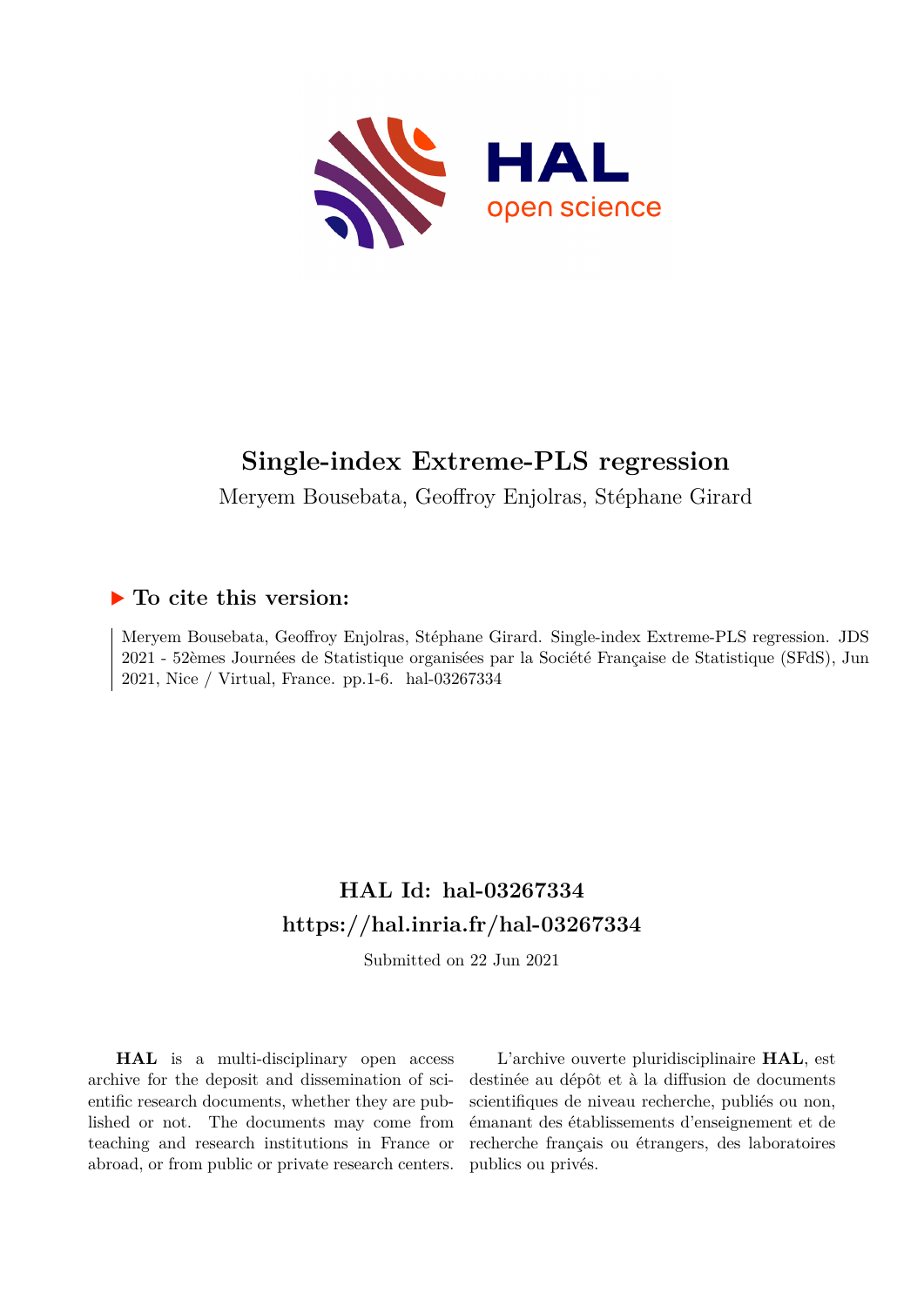#### Single-index Extreme-PLS regression

Meryem Bousebata<sup>1,2</sup>, Geoffroy Enjolras<sup>2</sup> & Stéphane Girard<sup>1</sup>

<sup>1</sup> *Univ. Grenoble Alpes, Inria, CNRS, Grenoble INP, LJK, 38000 Grenoble, France.* <sup>2</sup> *Univ. Grenoble Alpes, CERAG, 38000 Grenoble, France. meryem.bousebata@inria.fr, geo*ff*roy.enjolras@grenoble-iae.fr, stephane.girard@inria.fr*

Résumé. L'objectif de cette communication est de proposer une nouvelle approche, appelée Single-index Extreme-PLS, pour la réduction de dimension en régression qui soit adaptée aux queues de distributions. Nous nous intéressons à la combinaison linéaire des prédicteurs qui explique au mieux les valeurs extrêmes de la variable réponse dans un contexte de régression inverse non linéaire. La normalité asymptotique de l'estimateur Single-index Extreme-PLS est établie sous des hypothèses modérées. Les performances de la méthode sont évaluées par simulations numériques. Une analyse statistique de données de revenu agricole français, considérant des rendements céréaliers extrêmes, est fournie à titre d'illustration.

Mots-clés. Valeurs extrêmes, Réduction de dimension, Régression inverse non linéaire, Partial Least Squares.

Abstract. The goal of this communication is to propose a new approach, called Singleindex Extreme-PLS, for dimension reduction in regression and adapted to distribution tails. The objective is to find a linear combination of predictors that best explain the extreme values of the response variable in a non-linear inverse regression model. The asymptotic normality of the Single-index Extreme-PLS estimator is established under mild assumptions. The performance of the method is assessed on simulated data. A statistical analysis of French farm income data, considering extreme cereal yields, is provided as an illustration.

Keywords. Extreme value, Dimension reduction, Non-linear inverse regression, Partial Least Squares.

### 1 Introduction

Context. Regression analysis is widely used to study the relationship between a response variable *Y* and an explanatory *p*-dimensional vector *X* starting from an-sample. When *p* grows, a dimension reduction becomes necessary to show only the most relevant directions of high-dimensional data. There exist a number of statistical models for dimension reduction in regression problems. One of the most popular is Partial Least Squares (PLS) regression, introduced by (Wold, 1975), that combines the characteristics of Principal Component Analysis (PCA) and multiple regression. Its purpose is to find linear combinations of the *X* coordinates highly correlated with *Y* . Sliced Inverse Regression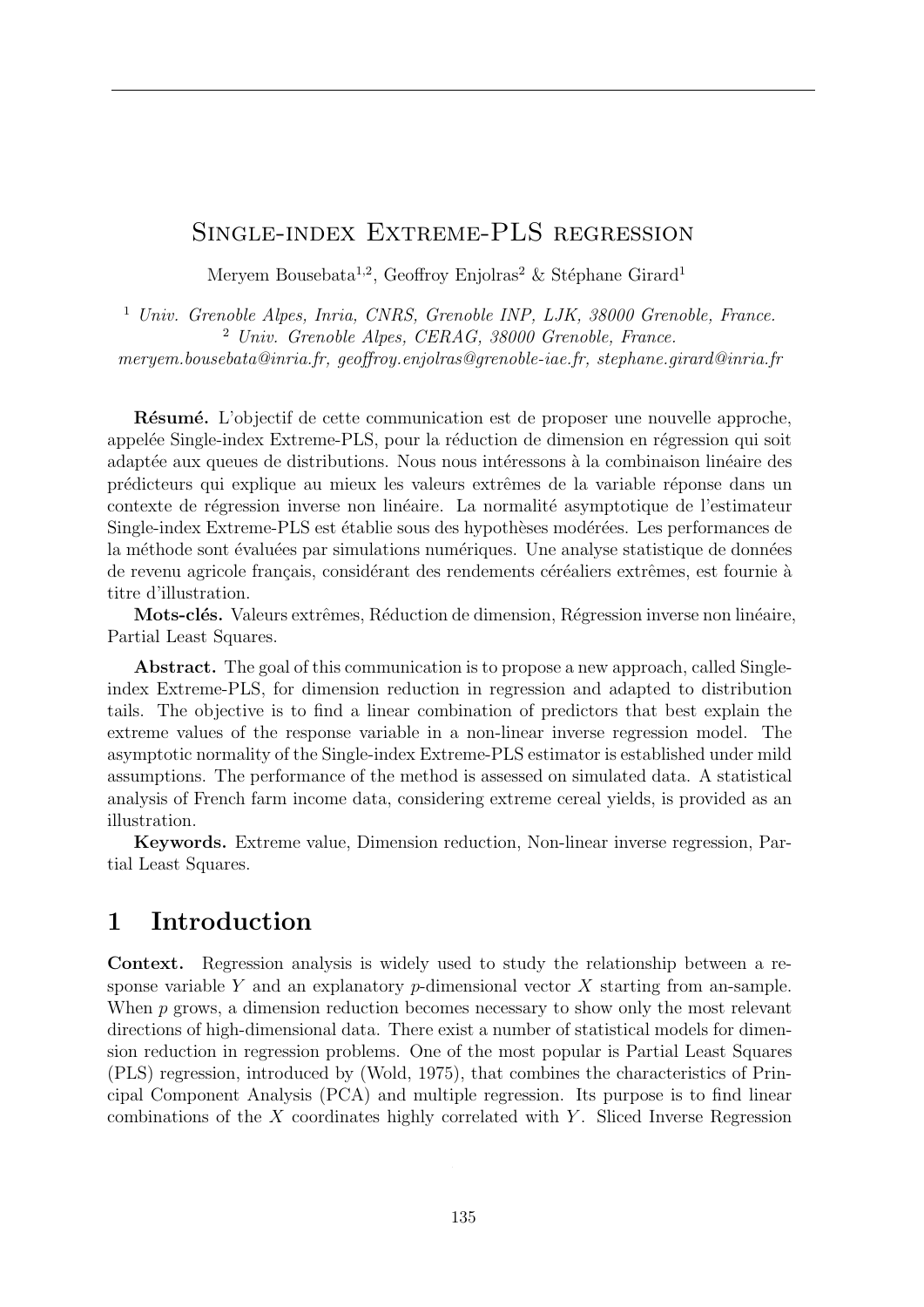(SIR) is an alternative method for dimension reduction in regression which explores the simplicity of the inverse regression view of *X* against *Y* (Li, 1991). It aims at replacing *X* by its projection onto a subspace of smaller dimension without loss of information. At the same time, there is a growing interest for the modelling of conditional extremes, *i.e.* extremes depending on a covariate. One can mention for instance the estimation of conditional extreme quantiles or more generally, the tail of conditional distributions (Gardes & Girard, 2010). In this communication, we aim to deal with these two lines of works (dimension reduction in regression and conditional extremes) by looking for a linear combination  $\beta^t X$  of the covariates that best explains the extreme values of *Y*. More precisely, we propose a single-index approach to find a direction  $\hat{\beta}$  maximizing the covariance between  $\beta^t X$  and *Y* given *Y* exceeds a high threshold *y*. This adaptation of the PLS estimator to the extreme-value framework, referred to as Single-index extreme-PLS (SIEPLS), is achieved in the context of a non-linear inverse regression model. In practice,  $\hat{\beta}$  allows to quantify the effect of the covariates on the extreme values of *Y* in a simple and interpretable way. Plotting *Y* against the projection  $\hat{\beta}^t X$  also provides a visual interpretation of conditional extremes. Moreover, working on the pair  $(\hat{\beta}^t X, Y)$ should yield improved results for most estimators dealing with conditional extreme values thanks to the dimension reduction achieved thanks to the projection step. From the theoretical point of view, the asymptotic normality of  $\hat{\beta}$  is established without linearity or independence requirements.

An inverse model. Let us first consider the following single-index non linear inverse regression model:

(M)  $X = g(Y)\beta + \varepsilon$ , where X is a *p*-dimensional random vector, Y is a real random variable,  $g : \mathbb{R} \to \mathbb{R}$  is the link function and  $\varepsilon$  is *p*-dimensional random vector of error. The parameter  $\beta \in \mathbb{R}^p$  is an unknown unit vector,  $\varepsilon$  may depend on *Y* and *q* is an unknown function.

Similar inverse regression models were used to establish the theoretical properties of SIR (Bernard-Michel, Gardes & Girard, 2008). Under model  $(M)$ , we aim at estimating  $\beta$  by maximizing the covariance between  $\beta^t X$  and  $Y$  conditionally on large values of  $Y$ . Indeed, roughly speaking, when *Y* is large, provided the distribution tail of  $\varepsilon$  is negligible, one has  $X \simeq g(Y)\beta$  leading to the approximate single-index model  $Y \simeq g^{-1}(\beta^t X)$ . Note that the considered model does not require a linear conditional mean or a conditional independence assumption. The paper is organized as follows. In Section 2, the SIEPLS approach is introduced in the framework of a single-index model and heavy-tailed distributions. Some preliminary properties are stated in order to justify the above heuristics from a theoretical point of view. The associated estimator is exhibited in Section 3 and its asymptotic distribution is established under mild assumptions. In Section 4, the performances of the method are investigated through a simulation study and is applied to assess the influence of various parameters on cereal yields collected on French farms.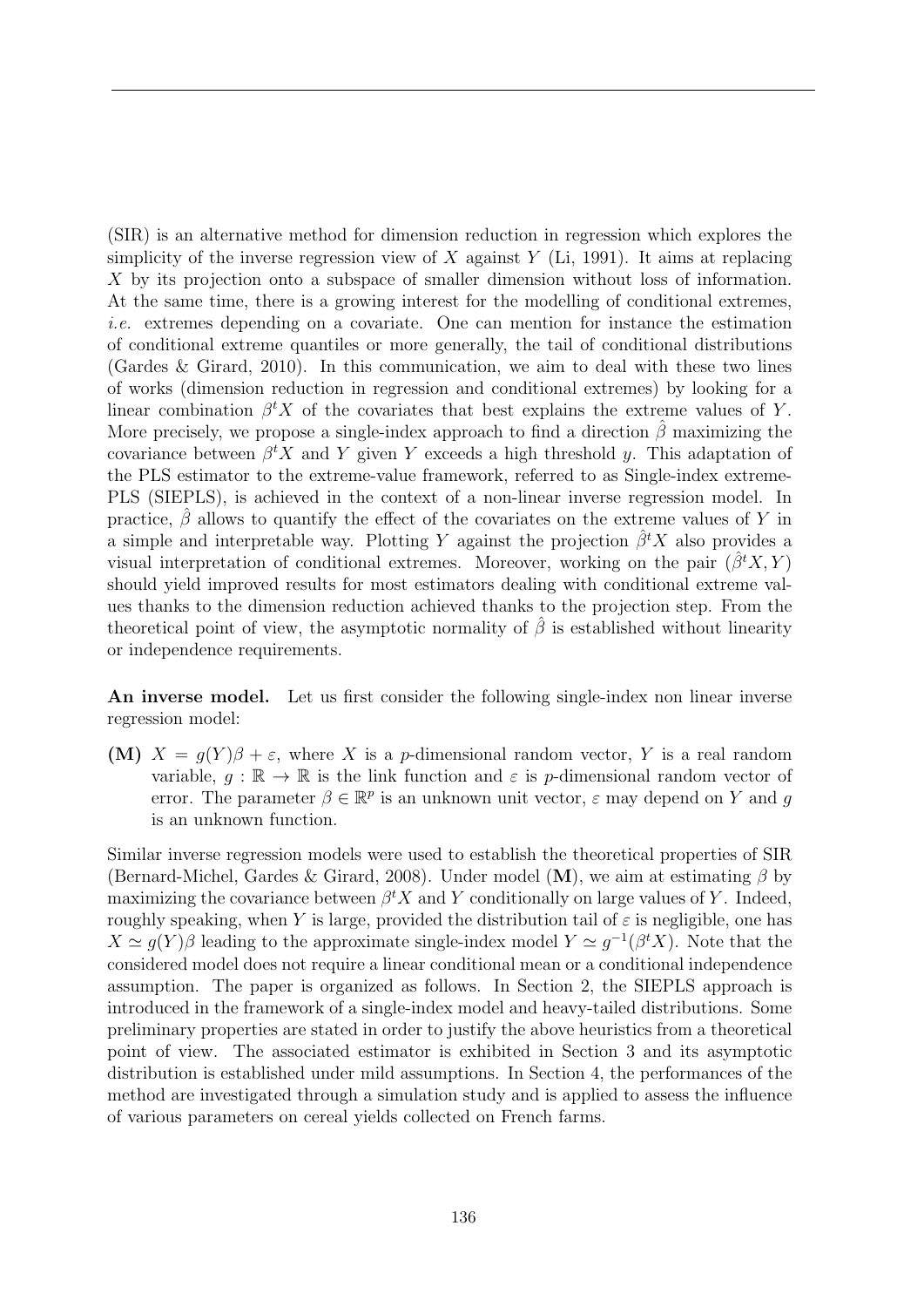#### 2 SIEPLS approach

Let us denote by  $w(y)$  the unit vector maximizing the covariance between  $w<sup>t</sup>X$  and Y given that *Y* exceeds a large threshold *y*:

$$
w(y) = \arg\max_{\|w\|=1} \text{cov}(w^t X, Y | Y \ge y).
$$
 (1)

This optimization problem benefits from a closed-form solution given in the next proposition and obtained by solving the constrained optimization problem using Lagrange multipliers. For all  $y \in \mathbb{R}$ , let us denote by  $\overline{F}(y) = \mathbb{P}(Y \ge y)$  the survival function of Y and the tail-moments, whenever they exist,  $m_Y(y) = \mathbb{E}(Y \mathbb{1}_{\{Y \ge y\}}) \in \mathbb{R}, m_X(y) = \mathbb{E}(X \mathbb{1}_{\{Y \ge y\}}) \in$  $\mathbb{R}^p$ ,  $m_{XY}(y) = \mathbb{E}(XY1_{\{Y>y\}}) \in \mathbb{R}^p$ .

**Proposition 1.** Suppose that  $\mathbb{E}\|X\| < \infty$ ,  $\mathbb{E}|Y| < \infty$  and  $\mathbb{E}\|XY\| < \infty$ . Then, the *solution of the optimization problem (1) is:*

$$
w(y) = v(y)/\|v(y)\| \text{ where } v(y) = \bar{F}(y)m_{XY}(y) - m_X(y)m_Y(y). \tag{2}
$$

Let us note that the solution (2) is invariant with respect to the scaling and location of *X*. Besides, when  $\varepsilon$  is centered and independent of Y, we recover the classical PLS framework and it is easily shown that  $w(y) = \pm \beta$  for all  $y \in \mathbb{R}$ . In the following, no assumption is made on the (in)dependence between *Y* and  $\varepsilon$ , but additional assumptions on the link function *g* and the distribution tail of *Y* are considered:

(A1) *Y* is a random variable with density function *f* regularly varying at infinity with index  $-\frac{1}{\gamma} - 1$ ,  $\gamma \in (0, 1)$  *i.e.* for all *t* > 0,

$$
\lim_{y \to \infty} \frac{f(ty)}{f(y)} = t^{-\frac{1}{\gamma} - 1}.
$$

This property is denoted for short by  $f \in RV_{-1/\gamma-1}$ .

- $(A_2)$   $q \in RV_c$  with  $c > 0$ .
- (A<sub>3</sub>) There exists  $q > 1/(\gamma c)$  such that  $\mathbb{E}(\|\varepsilon\|^q) < \infty$ .

Let us note that  $(A_1)$  implies that  $\overline{F} \in RV_{-1/\gamma}$  which is equivalent to assuming that the distribution of  $Y$  is in the Fréchet maximum domain of attraction, with extreme-value index  $\gamma > 0$ , see de Haan & Ferreira (2007). In other words,  $(A_1)$  entails that *Y* has a right heavy-tail. The restriction to  $\gamma < 1$  ensures that  $\mathbb{E}[Y]$  exists. Assumption  $(\mathbf{A}_2)$ means that the link function asymptotically behaves like a power function. Finally,  $(A_3)$ is a technical assumption which is satisfied for instance by Gaussian distributions.

In order to assess the convergence of  $w(y)$  to  $\beta$  as  $y \to \infty$ , the squared cosine of the angle between the above unit vectors is defined as:  $\cos^2(w(y), \beta) = (w(y)^t \beta)^2$ . A value close to 0 implies a weak proximity  $(w(y))$  is almost orthogonal to  $\beta$ ) while a value close to 1 means a high colinearity.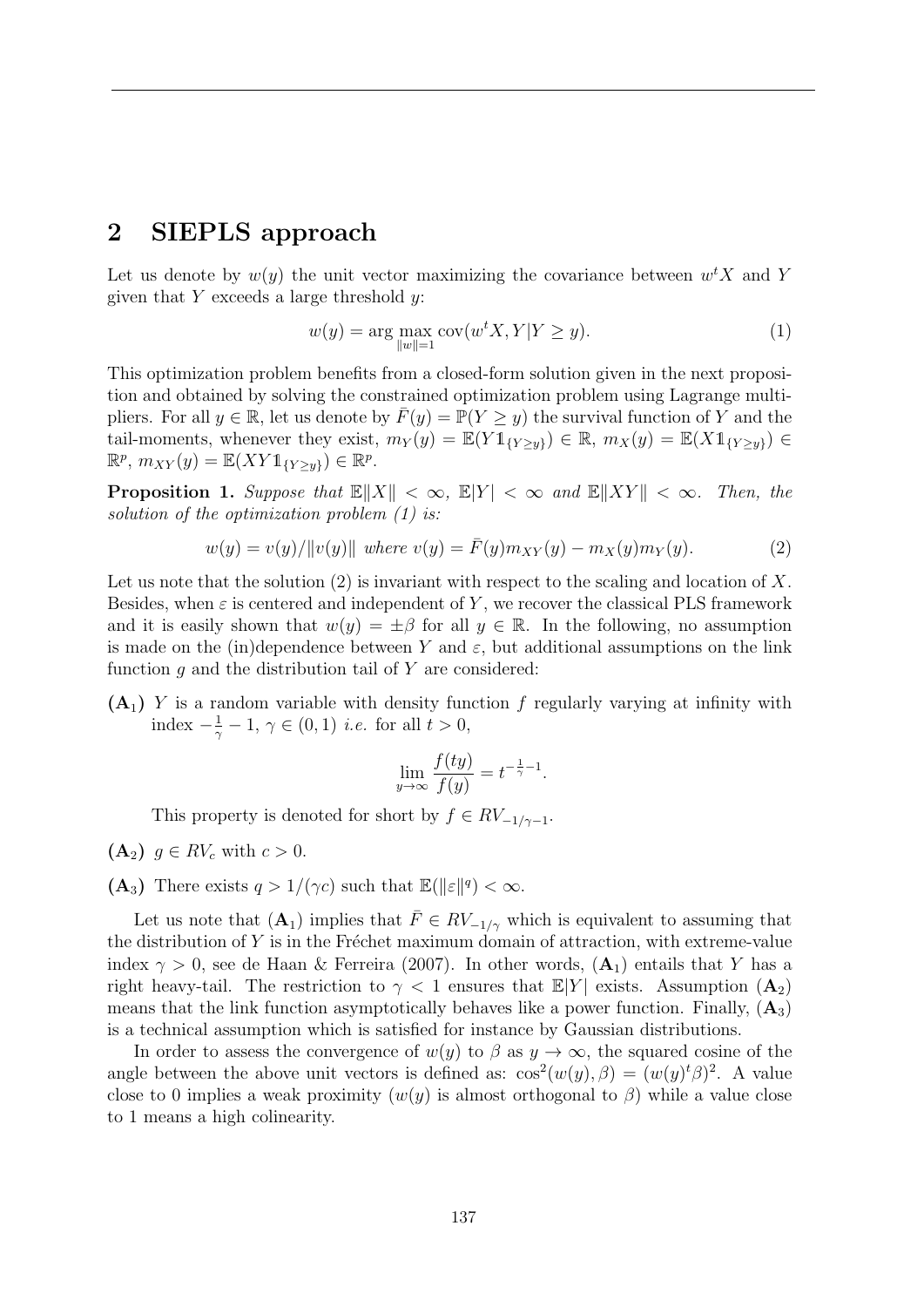**Proposition 2.** Assume  $(M)$ ,  $(A_1)$ ,  $(A_2)$  and  $(A_3)$  hold with  $\gamma(c+1) < 1$ . Then,

$$
\cos^2(w(y), \beta) = 1 - O\left\{ \left( \frac{1}{g(y)\bar{F}^{1/q}(y)} \right)^2 \right\} \to 0,
$$

 $as y \rightarrow \infty$ .

In view of assumptions  $(A_1)$  and  $(A_2)$ , the function  $y \mapsto g(y) \bar{F}^{1/q}(y)$  is regularly varying with index  $c - 1/(q\gamma) > 0$  from  $(A_3)$ . Unsurprisingly, the above convergence rates are large when *c* is large (*i.e.* the link function is rapidly increasing), *q* is large (*i.e.* the noise  $\varepsilon$  is small) or/and  $\gamma$  is large (*i.e.* the tail of Y is heavy). The estimation of  $w(y)$  from data distributed from model (M) is addressed in the following section.

#### 3 SIEPLS: Population version

Let  $(X_i, Y_i)$ ,  $1 \leq i \leq n$  be independent and identically distributed random variables from model (M) and let  $y_n \to \infty$  as the sample size *n* tends to infinity. The solution (2) is estimated by its empirical counterpart introducing

$$
\hat{v}(y_n) = \hat{F}(y_n)\hat{m}_{XY}(y_n) - \hat{m}_X(y_n)\hat{m}_Y(y_n),
$$

with  $\hat{\bar{F}}$  the empirical survival function and

$$
\hat{m}_{XY}(y_n) = \frac{1}{n} \sum_{i=1}^n X_i Y_i \mathbb{1}_{\{Y_i \ge y_n\}}, \hat{m}_Y(y_n) = \frac{1}{n} \sum_{i=1}^n Y_i \mathbb{1}_{\{Y_i \ge y_n\}}, \hat{m}_X(y_n) = \frac{1}{n} \sum_{i=1}^n X_i \mathbb{1}_{\{Y_i \ge y_n\}}.
$$

Our main result is the following:

**Theorem 1.** *Assume* (**M**)*,* (**A**<sub>1</sub>*),* (**A**<sub>2</sub>*) and* (**A**<sub>3</sub>*) hold with*  $2\gamma(c+1) < 1$ *. Let*  $y_n \to \infty$  $such that n\bar{F}(y_n) \to \infty$  *and*  $n\bar{F}(y_n)^{1-2/q}/g^2(y_n) \to 0$  *as*  $n \to \infty$ *. Then,* 

$$
\sqrt{n\bar{F}(y_n)}\left(\frac{\hat{v}(y_n)}{\|v(y_n)\|}-\beta\right) \stackrel{d}{\longrightarrow} \xi\beta,
$$

*with*  $\xi \sim \mathcal{N}(0, \lambda(c, \gamma))$  *and where*  $\lambda(c, \gamma)$  *is a constant.* 

Assumption  $n\bar{F}(y_n) \to \infty$  ensures that the variance of the estimator tends to zero while condition  $n\bar{F}(y_n)^{1-2/q}/g^2(y_n) \to 0$  entails that the bias (bounded above by  $1/(g(y_n)\bar{F}^{1/q}(y_n))$ ,  $\epsilon$  see Proposition 2) is asymptotically small compared to the standard deviation  $1/\sqrt{n\bar{F}(y_n)}$ . Finally, Theorem 1 shows that the estimated direction  $\hat{v}(y_n)$  is asymptotically aligned with the true direction  $\beta$ .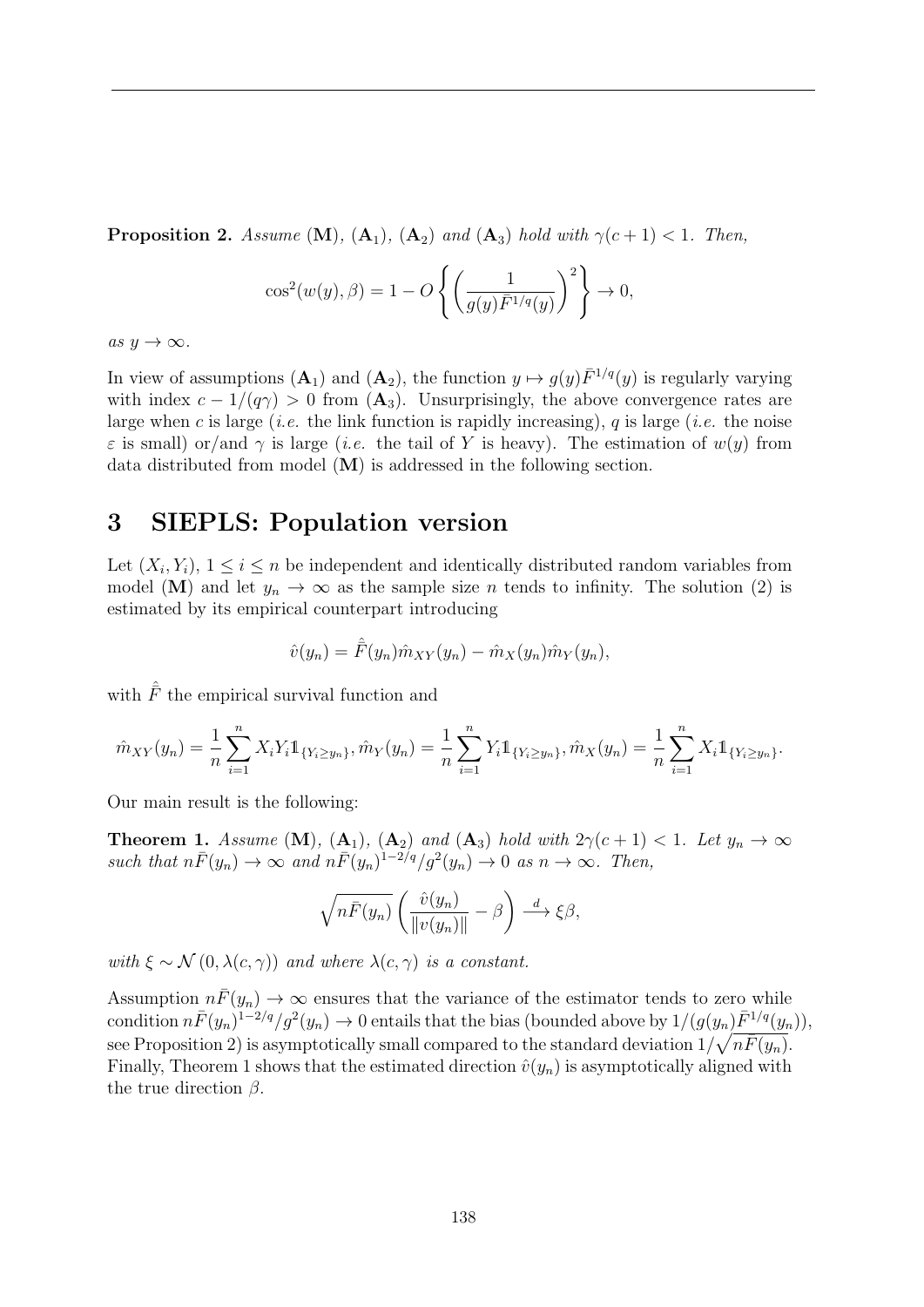### 4 Numerical results

#### 4.1 Simulated data

We consider a sample of size  $n = 1000$  and dimension  $p \in \{3, 30\}$  from model (M) with a link function  $g(t) = t^c$ ,  $t > 0$ ,  $c \in \{1/4, 1/2, 1, 3/2, 2\}$ . The results (available in Bousebata, Enjolras & Girard (2021)) are not reported here for lack of space reasons, they will provided during the presentation.

#### 4.2 Real data

Our approach is applied to data extracted from the Farm Accountancy Data Network (FADN), an annual database of commercial-sized farm holdings. This dataset of *n* = 949 observations contains significant accounting and financial information about French professional farm incomes in 2014. Our goal is to investigate the impact of various factors on farm yields (expressed in quintals per hectare). The response variable *Y* is the inverse of the wheat yield (in quintals/hectare), as we are interested in the analysis of low yields, and the covariate  $X$  includes 12 continuous variables: selling prices (euro/quintal), pesticides, fertilizers, crop insurance purchased, insurance claims, farm subsidies, seeds and seedlings costs, works and services purchase for crops, other insurance premiums, farm income taxes, farmer's personal social security cost (euro/hectare) and temperature average (degree Celsius). A number of visual checks of whether the heavy-tailed assumption makes sense for these data have been implemented (Hill plot and quantile-quantile plot). The estimator SIEPLS  $\hat{v}(y_n)$  is computed for each  $y_n = Y_{n-k+1,n}$ . For the sake of interpretation, we define the conditional correlation between the projected covariate  $\hat{v}(y_n)^t X$  and each coordinate  $X^{(j)}$  of the covariate as:

$$
\rho(X^t\hat{v}(y_n), X^{(j)}|Y \ge y_n) = \frac{\text{cov}(X^t\hat{v}(y_n), X^{(j)}|Y \ge y_n)}{\sigma(X^t\hat{v}(y_n)|Y \ge y_n)\sigma(X^{(j)}|Y \ge y_n)}.
$$

Results are depicted on Figure 1 for the 12 considered covariates. Note that the 150 largest inverse wheat yields are mainly consequences of operational costs (fertilisers, pesticides, seeds and seedlings), structural costs (claims, purchase of an insurance policy, farm subsidies, social security cost) and supplementary costs (works and services purchase). This result may be explained by the fact that, in 2014, yields were strongly impacted by production costs, despite mild winter temperatures. Finally, two estimators (linear and non-linear) of the conditional mean  $\mathbb{E}(\hat{v}(y_n)^t X | Y)$  have been computed. A positive trend appears for large values of *Y* in accordance to the inverse regression model (M).

Acknowledgements. This work is supported by the French National Research Agency (ANR) in the framework of the Investissements d'Avenir Program (ANR-15-IDEX-02).